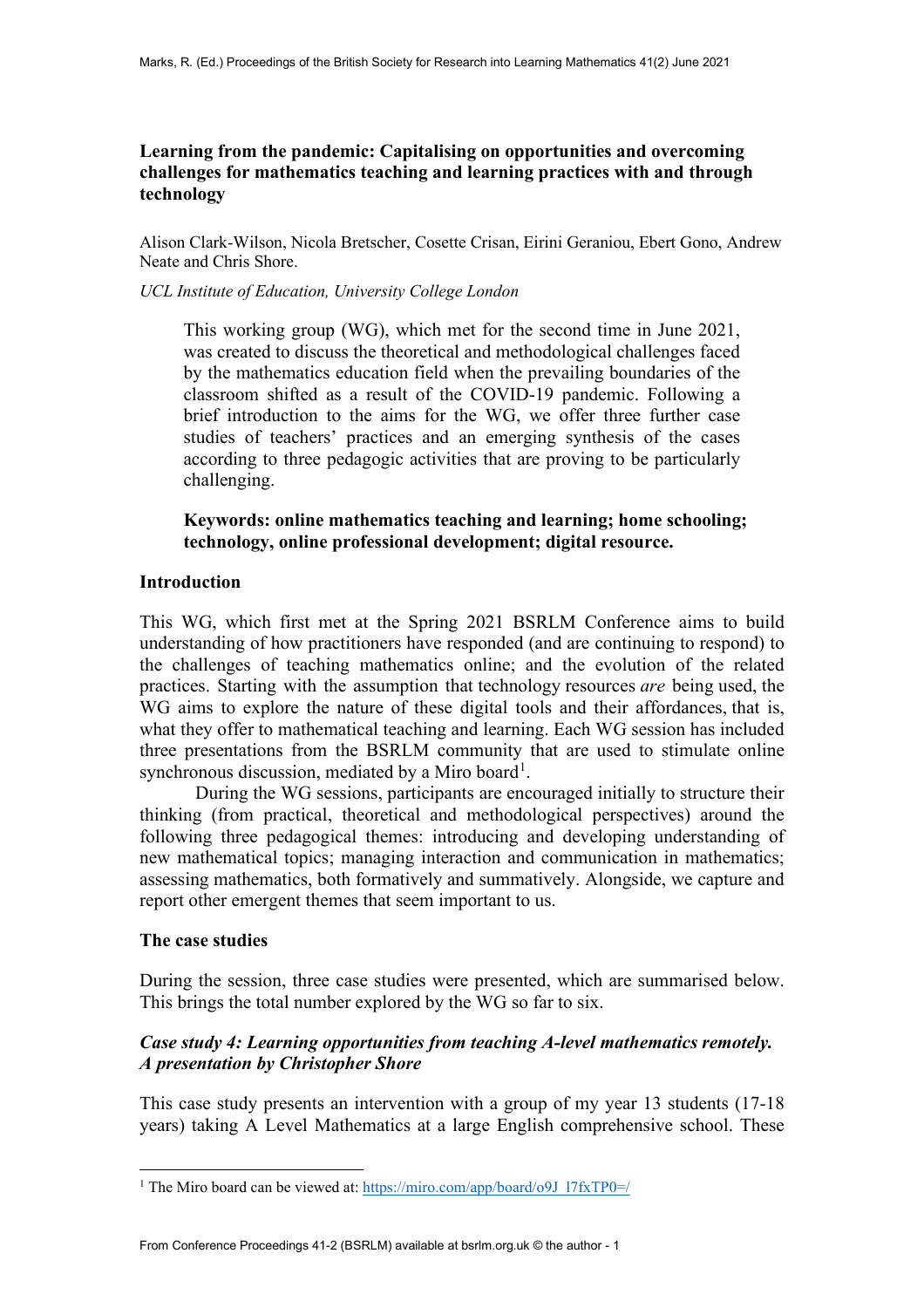learners had experienced significant disruption to their post-16 education across both years of their studies due to the COVID19 pandemic to include long periods of school closures combined with periods of isolation when their 'bubbles' were sent home. I designed the following remote teaching intervention in March 2021, during the second period of school closures.

The intervention was designed to problematise aspects of pedagogy, technology and curriculum. Remote teaching was developed at pace, and it proved fairly easy to replicate some elements of typical classroom practice, such as teacher exposition and students' practice of text-book exercises, with teacher support when needed. I questioned what different pedagogical approaches might be facilitated by the use of technology in this remote learning environment and I was particularly interested to explore whether online tools might enable a greater 'discovery' approach to learning during asynchronous learning episodes. This led me to consider what online tools were available for the learners; and to what extent the affordances of those technologies might translate to learning opportunities. Finally, I considered the syllabus I was required to teach and whether there were areas of the mathematics curriculum that lent themselves to these different pedagogical approaches presented during remote teaching. Answers to these questions are interconnected. For example, choosing a particular curriculum area might lend itself to a particular digital learning environment, and choosing a particular learning environment might lead to choosing a certain pedagogical approach. This led me to consider the Technology, Pedagogy and Content Knowledge (TPACK) theoretical framework (Mishra and Koehler, 2006) to frame my study as it accounts for the different domains of teacher knowledge that are reflected in my questions.

One of the main affordances of using mathematical digital technology is the ease with which mathematical constraints and variables can be manipulated. This is especially valuable when discerning invariance against a backdrop of change (Leung, 2008) which can be brought about, for example, by dragging in a dynamic geometry environment. I chose the curriculum area of locating roots of functions using the Newton Raphson method because this had obvious points of invariance (the root). I also wanted to explore whether using digital technology could support a pedagogical approach that led to the learners 'discovering' the Newton Raphson method for themselves, rather than relying on me to tell them of it. To support these choices, I chose open access classroom activities at teacher.desmos.com as the digital technology to be used during asynchronous learning. I designed activities for the learners to work through that involved different modes of learning and included static and dynamic images, closed and open-ended questions, and freeform drawing inputs.

Whilst the analysis of the data from the intervention is still ongoing, an emerging finding is the frustration learners reported when engaging with asynchronous activities; they still value direct input from a teacher. For example, after reflecting on the intervention, Student S said, "using technology is more engaging but at the same time you do need some follow up discussion about what you just learned to make sure that you are doing it correctly." I believe this shows the learners' desire to get the technique right so that it could be correctly applied in any future assessment. This could be mitigated with more feedback to the learner, perhaps through the digital learning environment.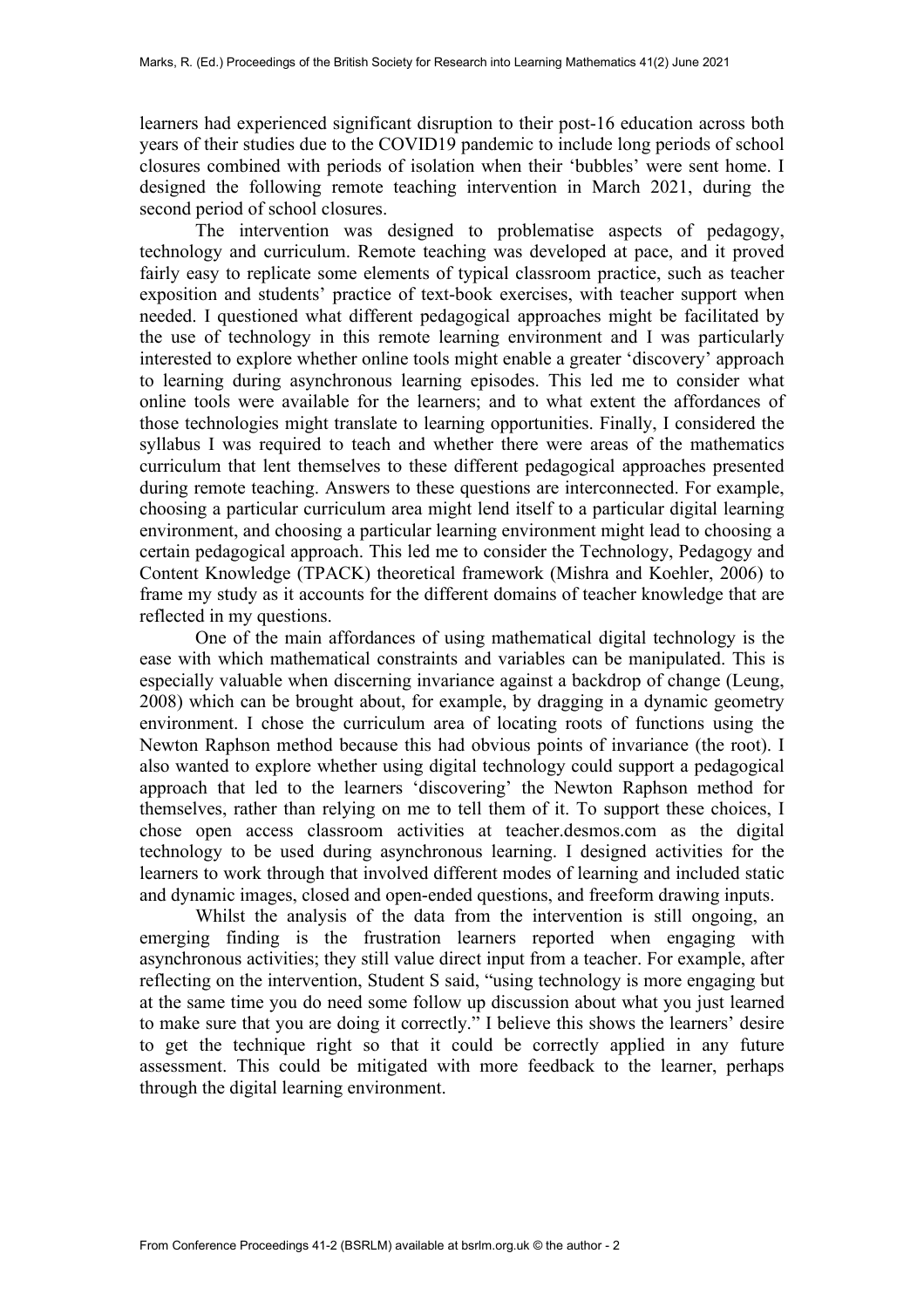## *Case study 5: A Level students' challenges of learning mathematics remotely through technology during the January-April 2021 lockdown – A presentation by Ebert Gono*

This case study explores how English A-level mathematics students at the post-16 centre where I work experienced remote learning during the COVID 19 lockdown from Jan - Apr 2021 guided by the following three aspects: (a) the quality of technology and internet access; (b) students' home environments; (c) the impact of remote learning on students' mental wellbeing. It aims to derive meaning from the students' perspectives, therefore a qualitative approach was appropriate. Sixty-three of the one hundred and seven A-level students provided a paragraph that described their experiences of remote learning, which were analysed to draw out findings that would inform the development of the Centre's practices. These are summarised below.

*Quality of Technology and Internet Access*. The findings revealed a stark divide in individual students' access to both a technology device and a reliable internet connection. Whilst the majority reported positive experiences of remote learning, about 13% of the students (from areas of the city where deprivation is very high) expressed problems due to poor internet broadband strength. This made remote learning experience very stressful for them, their learning was interrupted, and some students requested to retake the year. For example, one student indicated that he relied on pay-as-you go service and found it expensive to access video conferencing. In addition, communicating responses during live sessions was difficult for all students and only two students were able to access and use microphones. Typing mathematical symbols on the keyboard was not easy for students either, hence communication was mostly one way (from the teacher to the students).

*Students' home learning environments*: Thomson (2020) argues that students from disadvantaged backgrounds are likely to be more at risk of falling behind during remote learning, due to, for example noise distractions from siblings, TV or music. The present study confirms these findings with students reporting that parents and siblings were also working or studying from home. This put extra strain on students and families to negotiate access to the limited devices available in the home. Cultural factors also impacted and one student highlighted how she was not allowed unsupervised access to technology, due to her parent's beliefs and values, which impacted negatively on her particular access to remote learning.

*Impact of remote learning on students' mental wellbeing*: The analysis of students' reflections revealed that anxiety, lack of interaction with peers and frustration due to slow internet all affected their mental wellbeing. These reflections concur with studies on "passive following" within social media use that also conclude negative impacts on mental wellbeing (See for example, Krasnova et al., 2015). One student boldly stated that the whole remote learning experience was very depressive, and he suffered from a lot of anxiety as a result. With communication limited mostly to typing on the keyboard, not an easy task when typing mathematics symbols, students felt isolated. This was hampered by their lack of access to, or use of, microphones.

*Students' positive experiences of remote learning*: The findings were not all negative. In this period, college attendance figures increased, despite the difficulties some students faced with internet connections. However, this alone cannot be used as a measure of good remote learning experiences. One stated, "I found online lessons better as I was able to do my work in the comfort of my own home. I've managed to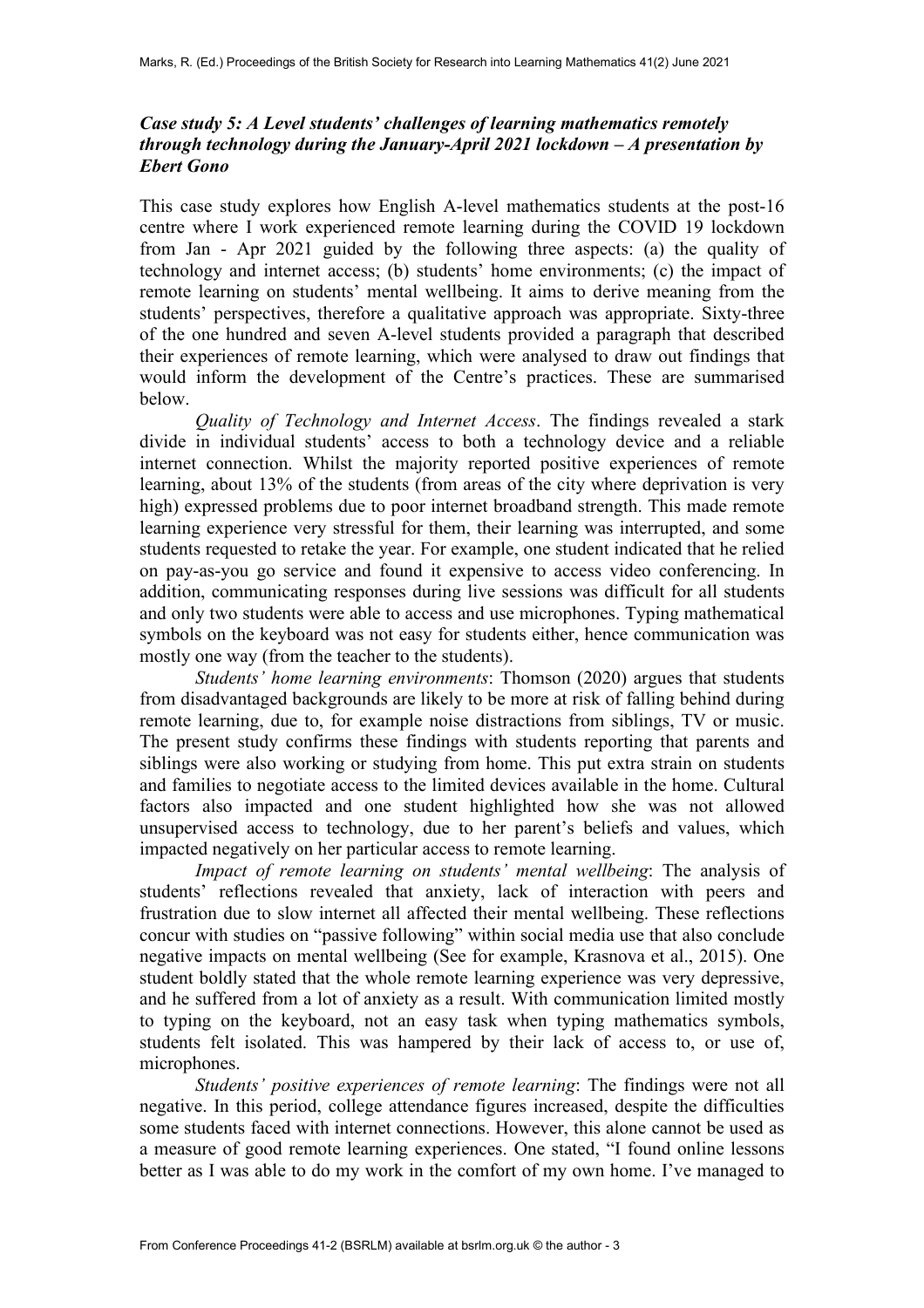catch up a lot in lockdown" and another commented on the high quality of the online lessons. Also, all mathematics lessons were recorded, which gave students an opportunity to play the lesson back. As a college, it was possible for most students to remain engaged during the lockdown.

Analysis of the students' responses showed more positive experiences than negative. However, this small study highlights the inequitable access to education and a loss of learning opportunities for students from socially deprived backgrounds, which has impacted negatively on their progression. It also highlights the importance of quality peer-to-peer and student-to-teacher interactions within the learning of mathematics. This implies that, in the future, remote learning with technology, should be blended with face-to-face sessions, possibly leading to an increase in the integration of technology. Such a direction highlights the need for teachers and lecturers to carefully select technology appropriate for teaching mathematics, taking the complexity of communicating mathematical symbols using specialised software into consideration. To conclude, it seems that training for teachers and students on the use of selected technologies will need to be prioritised.

# *Case study 6: Evolving pedagogy during the pandemic - A presentation led by Andrew Neate*

In this case study, interviews were conducted with six Welsh mathematics educators: two secondary school teachers and two university lecturers who had no experience of online teaching before the pandemic, and two tutors who were already involved in blended online teaching before the pandemic. The interviews focused on their experience of online teaching during the pandemic as compared to their usual practices.

The research is informed by the Community of Inquiry framework (Garrison, Anderson and Archer, 2000; Garrison and Arbough, 2007) that considers learning as a personal experience of reflection and discourse supported socially in a community orchestrated by the teachers. The framework is composed of three factors: *Social Presence* (i.e., "the ability of learners to project themselves socially and emotionally, thereby being perceived as real people" p. 159), *Cognitive Presence* (i.e., "the extent to which learners are able to construct and confirm meaning through sustained reflection and discourse" p. 161) and *Teaching Presence* (i.e., "the design, facilitation, and direction of cognitive and social processes for the purpose of realizing personally meaningful and educationally worthwhile learning outcomes" p. 163) (Garrison and Arbaugh, 2007).

For those who had never taught online before, the initial challenge was to create a teaching presence in the virtual environment. This included generic aspects such as how to use a virtual classroom ("it was a big shock in that we'd never done Teams before") but also specific mathematical aspects including the challenge of writing and communicating mathematics on a screen.

For the schoolteachers, the loss of the classroom environment where "everyone was there to help each other" was a key challenge in terms of providing support and judging students' cognitive engagement in lessons. There were challenges in creating both social and cognitive presences within safeguarding policies that, for example, stipulated that students should not use cameras during online classes. This lack of two-way communication hampered the teachers' abilities to assess the success of lessons, so grading and returning student work became crucial for teachers to understand if the students were learning. University lecturers would normally have a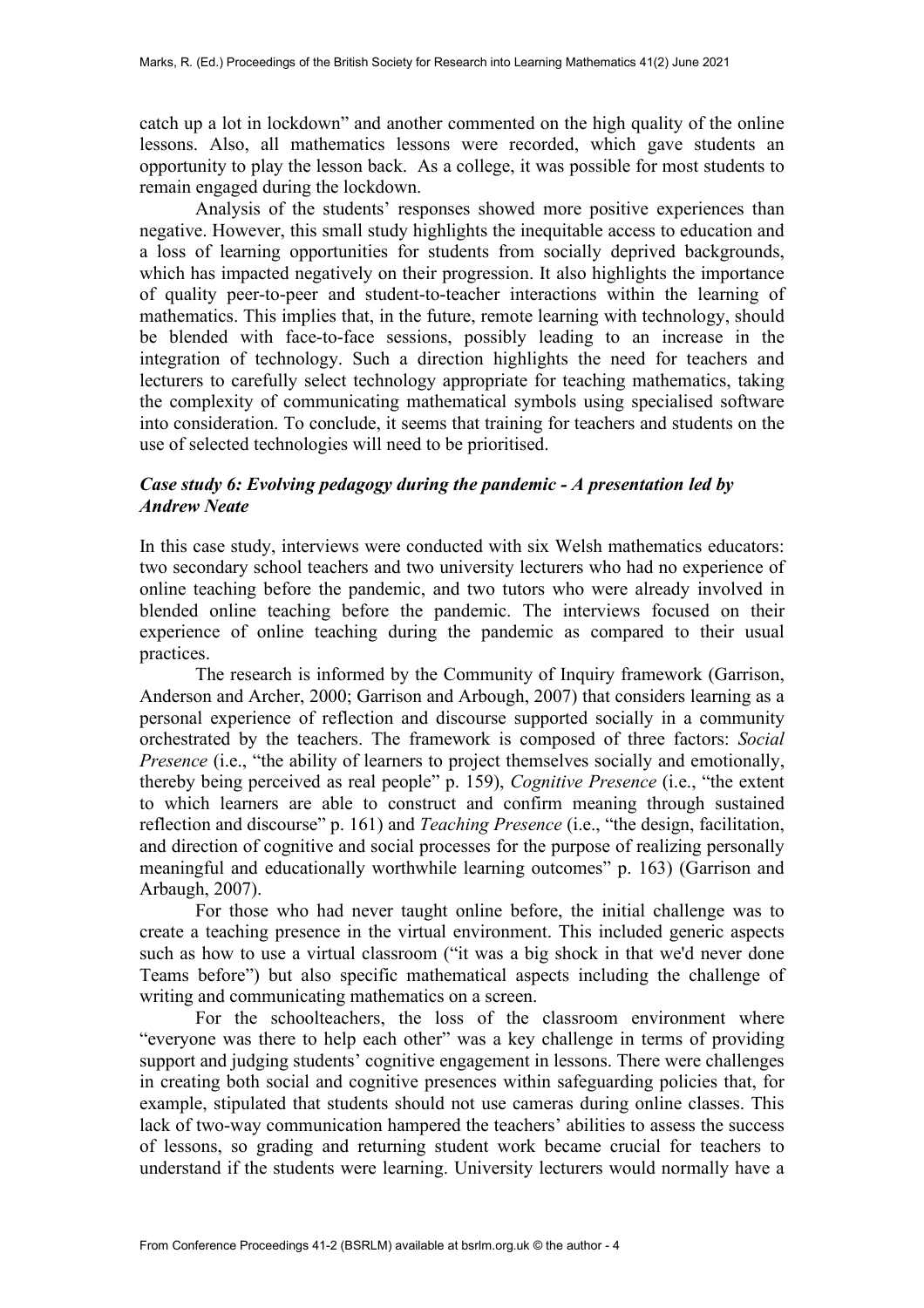limited understanding of students' cognitive presence relying on audience cues: "when the students were on the edge of their seats, they were engaged". The loss of these cues was felt, with one commenting "I struggled because of the lack of the interaction with the students…. it's hard to know whether they are learning properly." The lecturers had considerable freedom to experiment with a diverse range of approaches ("I went a little bit maverick"), for example taking a flipped approach to classes. They also identified the importance of using technologies chosen by the students to communicate outside of lectures. For example,  $Discord<sup>2</sup>$  $Discord<sup>2</sup>$  $Discord<sup>2</sup>$  was used because "it's something run by them, for them, and I'm there to help… It's a community collaborative effort."

The tutors who were already involved in blended learning before the pandemic experienced the least disruption to their teaching but were still concerned about tools and approaches to write mathematics on screen. As they were unable to carry on with a traditional blended approach (online lesson combined with face-to-face support), they introduced the flipped classroom approach to allow for more problem solving and collaborative work in class to facilitate deeper learning and cognitive presence.

Across all three groups, educators expressed a desire for students to have better access to technology (such as tablets) that would allow them to write and share mathematics more readily as a way to enhance all three presences. Flipped learning was the one approach that lecturers and tutors might elaborate on when returning to 'normal' teaching. School teachers however, emphasised the need for more time to reflect, but did highlight that operating in an online environment had made them aware of the wide choice of online resources available (with preference given to whole packages which included assessment tools) and professional learning opportunities to support the use of new technologies.

### **Emerging evidence from the first six case studies.**

During the online WG sessions, the participants have been synthesising case study data in alignment with the three pedagogic themes (see Table 1).

|                  | Introducing and<br>developing<br>understanding of<br>new maths topics                   | Managing<br>interaction and<br>communication<br>in maths                                                                    | Assessing maths,<br>both formatively<br>and summatively | Emerging<br>themes                                                                                                        |
|------------------|-----------------------------------------------------------------------------------------|-----------------------------------------------------------------------------------------------------------------------------|---------------------------------------------------------|---------------------------------------------------------------------------------------------------------------------------|
| Case study $13$  | Synchronous<br>practical<br>demonstration of<br>geometric proofs<br>using a visualiser. | Synchronous<br>modelling of<br>students'<br>responses using<br>card shapes.                                                 | Enabled by the<br>shared use of the<br>visualiser.      | How to 'model the<br>mathematics' to<br>encourage 'student<br>engagement' and<br>promote 'active<br>learning'.            |
| Case study $2^3$ | Problems set in<br>advance $&$<br>synchronous<br>session to share<br>solutions.         | Synchronous<br>annotation of<br>shared images,<br>online graphing<br>software &<br>revealing of pre-<br>prepared solutions. |                                                         | How to create<br>opportunities for<br>students to<br>experience the<br>integral nature of<br>reading/writing in<br>maths. |

<span id="page-4-0"></span><sup>2</sup> Discord [\(https://discord.com/\)](https://discord.com/) is a voice, video and text-based communications platform that is popular with students.

<span id="page-4-1"></span><sup>&</sup>lt;sup>3</sup> The first three case studies are detailed in Crisan, C., Bretscher, N., Clark-Wilson, A. and Geraniou, E. (2021) Proceedings of the British Society for Research into Learning Mathematics, 41 (1). Online at <https://bsrlm.org.uk/wp-content/uploads/2021/05/BSRLM-CP-41-1-06.pdf>